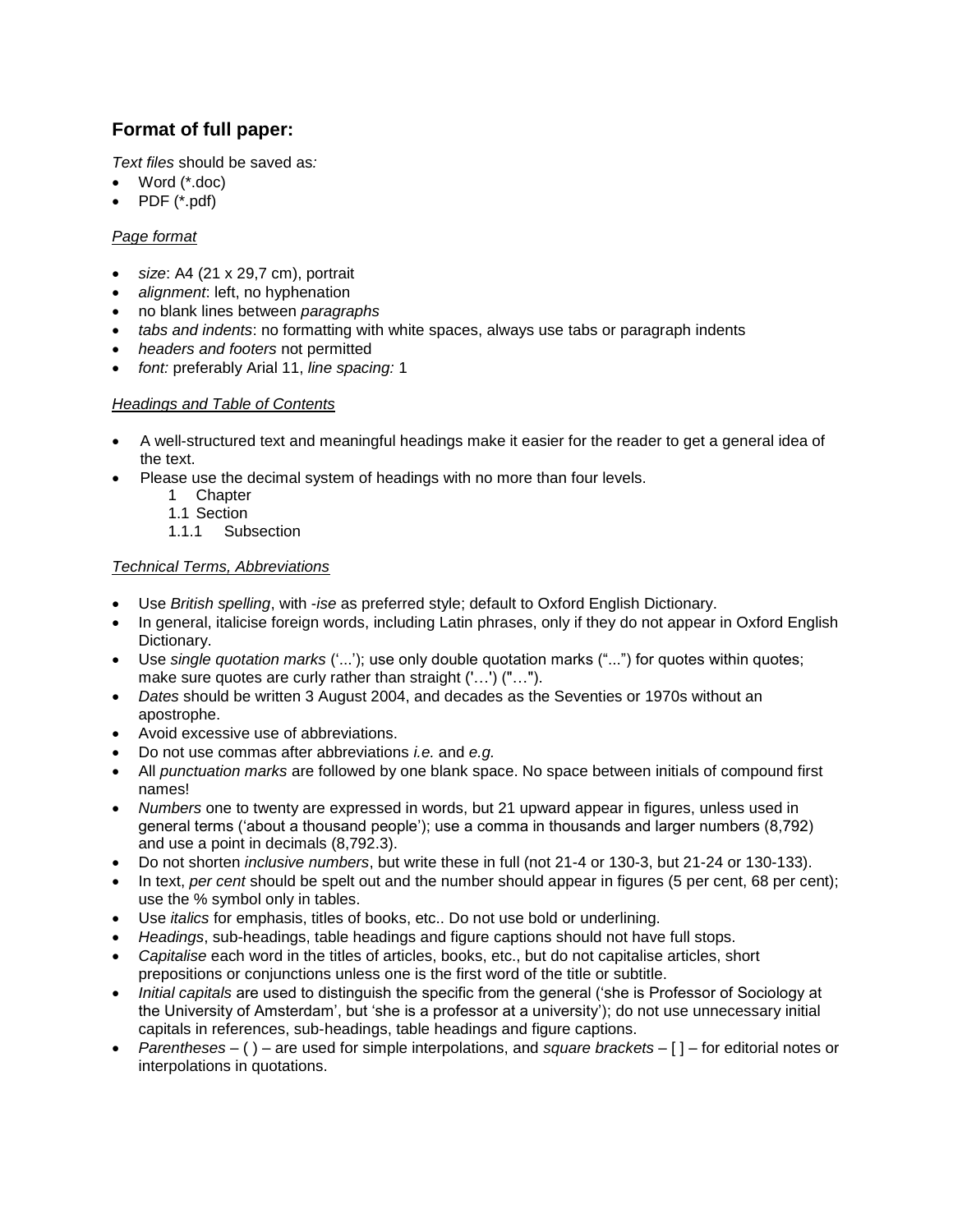# *Tables*

- *Tables* in text documents should be made with the table function. Do not use tabs and spaces for table layout.
- *Tables and figures* should be *numbered* per chapter (Table 2.1, Table 2.2; Figure 2.1, Figure 2.2).

## *References and bibliography: the author-date system*

#### *General Remarks*

- Use *footnotes*, no endnotes; all notes end with a full stop; footnotes are only for remarks, not references. Footnotes – always Arabic numerals – are placed after punctuation or quotation marks.
- Literature *references* appear within the text according to the author-date system (see next section).

#### *Author-date system*

- In the author-date system, referring to the works of others in your text is done by using parenthetical citation. The structure of a citation under this system is the author"s surname, year of publication and page number or range (if needed) in the text in parentheses and the full reference in a bibliography at the end of the chapter/contribution.
	- If the author"s name forms part of the sentence, it is not necessary to repeat it in the reference, i.e. "according to Light (1977: 468)",
	- If the author published two or more works in one year, these are labelled 1977a, 1977b, etc.; if more than one is included in one reference, write: 1977a,b.
- Works with two authors should mention both names, i.e. (Light & Gold 2000); use consequently the & sign instead of 'and'.
- Works with three or more authors should give all the names in the first reference, but may afterwards be shortened to et al. (no italics), i.e. (Light, Bernard & Kim 1999), (Light et al. 1999).
- The *list of references* appears at the end of the chapter/contribution, in alphabetical order.
	- o Where there are several works cited for one author, cite single-authored works first in chronological order: Light, I. (1972). …
		- Light, I. (1977). …
	- o Works written by the same author plus one other person should be listed next, in alphabetical order of their second authors, and then chronologically:
		- Light, I., & Gold, S. (2000). …
		- Light, I., & Karageorgis, S. (1994). …
		- Light, I., & Karageorgis, S. (1997). …
	- $\circ$  For works written by the same author plus several other persons, the same rules apply. The names of the co-authors should be given in the list of references. Light, I., Im, J., & Deng, Z. (1991). …
- The different kinds of works in the bibliography have the following *formats*:

- Example: Light, I. (1972). *Ethnic Enterprise in America*. Berkeley: University of California Press, pp. 200-201.
	- Author"s name, First name initial (followed by a space).
	- Year of publication (in parentheses).
	- Title of the publication in italics (no quotation marks).
	- City of the publication: Publisher"s name,
	- Page (p.3 or pp. 9-11).
- o *Articles in journals, newspapers or contributions in books*: Similar rules apply.

o *Books*: